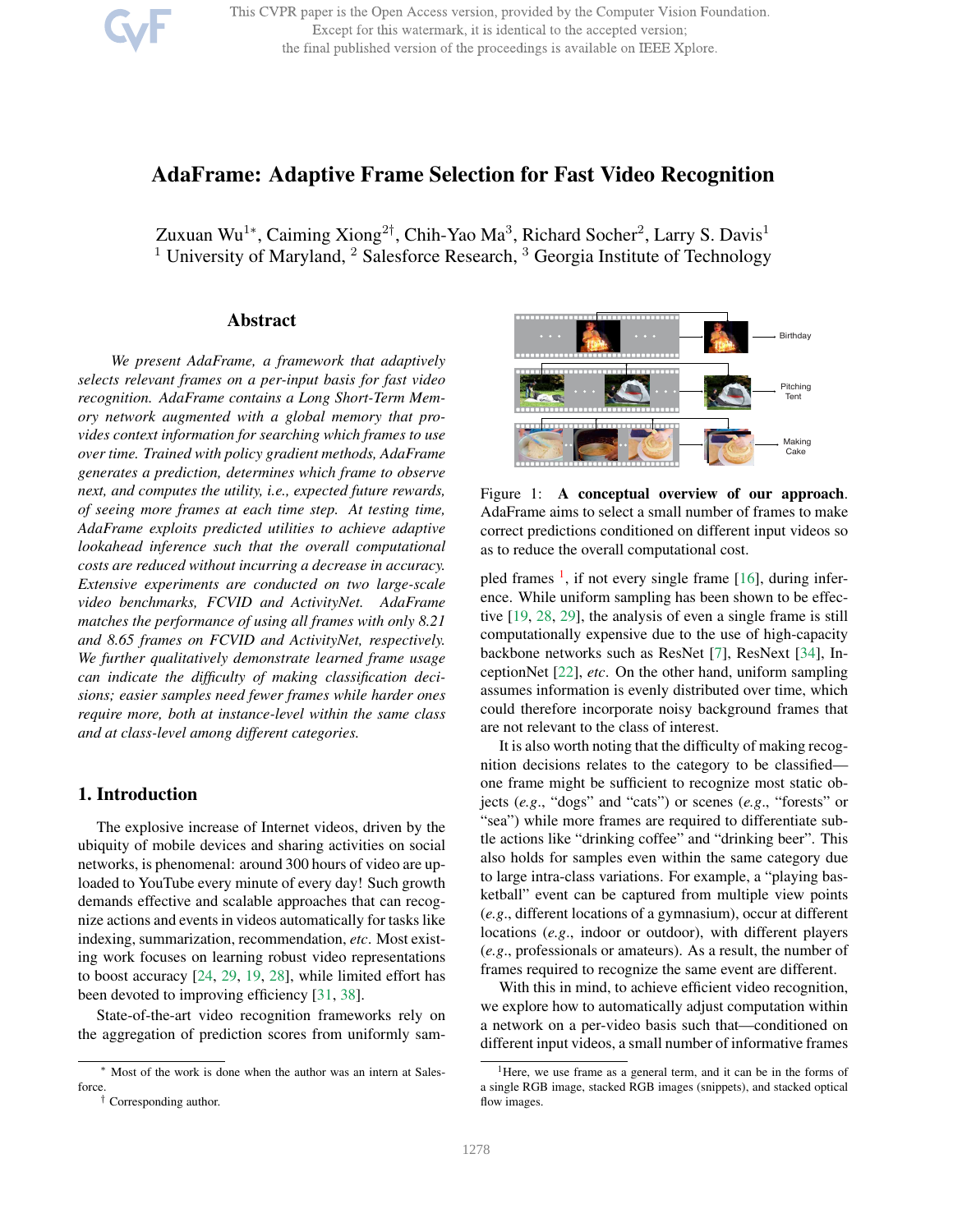are selected to produce correct predictions (See Figure 1). However, this is a particularly challenging problem, since videos are generally weakly-labeled for classification tasks, one annotation for a whole sequence, and there is no supervision informing which frames are important. Therefore, it is unclear how to effectively explore temporal information over time to choose which frames to use, and how to encode temporal dynamics in these selected frames.

In this paper, we propose AdaFrame, a Long Short-Term Memory (LSTM) network augmented with a global memory, to learn how to adaptively select frames conditioned on inputs for fast video recognition. In particular, a global memory derived from representations computed with spatially and temporally downsampled video frames is introduced to guide the exploration over time for learning frame usage policies. The memory-augmented LSTM serves as an agent interacting with video sequences; at a time step, it examines the current frame, and with the assistance of global context information derived by querying the global memory, generates a prediction, decides which frame to look at next and calculates the utility of seeing more frames in the future. During training, AdaFrame is optimized using policy gradient methods with a fixed number of steps to maximize a reward function that encourages predictions to be more confident when observing one more frame. At testing time, AdaFrame is able to achieve adaptive inference conditioned on input videos by exploiting the predicted future utilities that indicate the advantages of going forward.

We conduct extensive experiments on two large-scale and challenging video benchmarks for generic video categorization (FCVID [11]) and activity recognition (ACTIV-ITYNET [8]). AdaFrame offers similar or better accuracies measured in mean average precision over the widely adopted uniform sampling strategy, a simple yet strong baseline, on FCVID and ACTIVITYNET respectively, while requiring 58.9% and 63.3% fewer computations on average, going as high as savings of 90.6%. AdaFrame also outperforms by clear margins alternative methods [36, 3] that learn to select frames. We further show that, among other things, frame usage is correlated with the difficulty of making predictions—different categories produce different frame usage patterns and instance-level frame usage within the same class also differs. These results corroborate that AdaFrame can effectively learn to generate frame usage policies that adaptively select a small number of relevant frames for classification for each input video.

### 2. Related Work

Video Analysis. Extensive studies have been conducted on video recognition [33]. Most existing work focuses on extending 2D convolution to the video domain and modeling motion information in videos [19, 29, 28, 35, 24]. Only a few methods consider efficient video classification [38, 31, 40, 20, 10]. However, these approaches perform mean-pooling of scores/features from multiple frames, either uniformly sampled or decided by an agent, to classify a video clip. In contrast, we focus on selecting a small number of relevant frames, whose temporal relations are modeled by an LSTM, on a per-video basis for efficient recognition. Note that our framework is also applicable to 3D CNNs; the inputs to our framework can be easily replaced with features from stacked frames. A few recent approaches attempt to reduce computation cost in videos by exploring similarities among adjacent frames [39, 17], while our goal is to selectively choose relevant frames based on inputs.

Our work is more related to [36] and [3] that choose frames with policy search methods [2]. Yeung *et al*. introduce an agent to predict whether to stop and where to look next through sampling from the whole video for action detection [36]. For detection, ground-truth temporal boundaries are available, providing strong feedback about whether viewed frames are relevant. In the context of classification, there is no such supervision, and thus directly sampling from the entire sequence is difficult. To overcome this issue, Fan *et al*. propose to sample from a predefined action set deciding how many steps to jump [3], which reduces the search space but sacrifices flexibility. In contrast, we introduce a global memory module that provides context information to guide the frame selection process. We also decouple the learning of frame selection and when to stop, exploiting predicted future returns as stop signals.

Adaptive Computation. Our work also relates to adaptive computation to achieve efficiency by deciding whether to stop inference based on the confidence of classifiers. The idea dates back to cascaded classifiers [27] that quickly reject easy negative sub-windows for fast face detection. Several recent approaches propose to add decision branches to different layers of CNNs to learn whether to exit the model [23, 9, 13, 4]. Graves introduce a halting unit to RNNs to decide whether computation should continue [6]. Related are also [30, 26, 32, 15, 5] that learn to drop layers in residual networks or learn where to look in images conditioned on inputs. In this paper, we focus on adaptive computation for videos to adaptively select frames rather than layers/units in neural networks for fast inference.

#### 3. Approach

Our goal is, given a testing video, to derive an effective frame selection strategy that produces a correct prediction while using as few frames as possible. To this end, we introduce AdaFrame, a memory-augmented LSTM (Section 3.1), to explore the temporal space of videos effectively with the guidance of context information from a global memory. AdaFrame is optimized to choose which frames to use on a per-video basis, and to capture the temporal dy-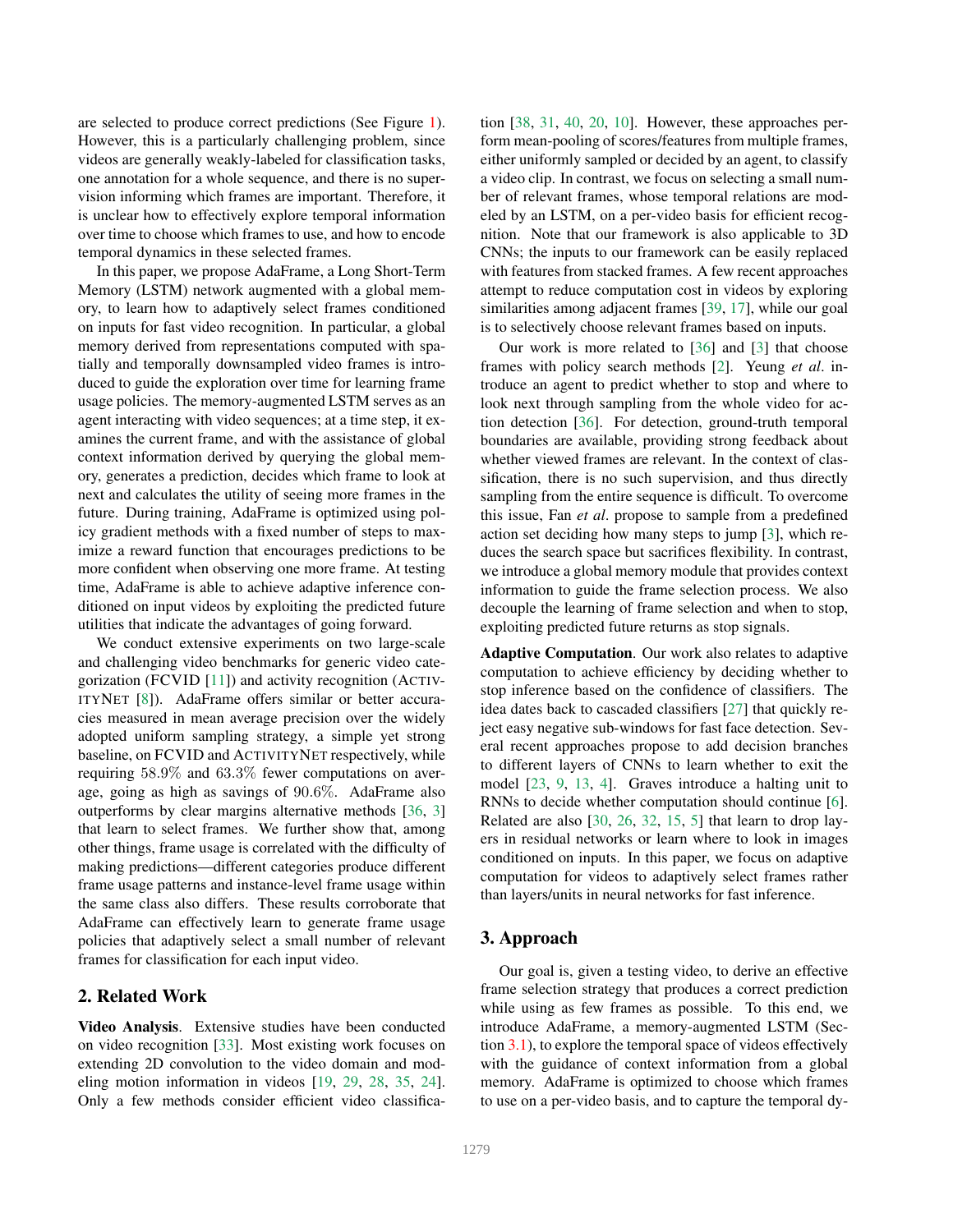

Figure 2: An overview of the proposed framework. A memory-agumented LSTM serves as an agent, interacting with a video sequence. At each time step, it takes features from the current frame, previous states, and a global context vector derived from a global memory to generate the current hidden states. The hidden states are used to produce a prediction, decides where to look next and calculates the utility of seeing more frames in the future. See texts for more details.

namics of these selected frames. Given the learned model, we perform adaptive lookahead inference (Section 3.2) to accommodate different computational needs through exploring the utility of seeing more frames in the future.

#### 3.1. Memory-augmented LSTM

The memory-augmented LSTM can be seen as an agent that recurrently interacts with a video sequence of  $T$  frames, whose representations are denoted as  $\{v_1, v_2, \ldots, v_T\}$ . More formally, the LSTM, at the  $t$ -th time step, takes features of the current frame  $v_t$ , previous hidden states  $h_{t-1}$ and cell outputs  $c_{t-1}$ , as well as a global context vector  $u_t$ derived from a global memory  $M$  as its inputs, and produces the current hidden states  $h_t$  and cell contents  $c_t$ :

$$
\boldsymbol{h}_t, \, \boldsymbol{c}_t = \text{LSTM}([\boldsymbol{v}_t, \boldsymbol{u}_t], \, \boldsymbol{h}_{t-1}, \, \boldsymbol{c}_{t-1}), \tag{1}
$$

where  $v_t$  and  $u_t$  are concatenated. The hidden states  $h_t$  are further input into a prediction network  $f_p$  for classification, and the probabilities are used to generate a reward  $r_t$  measuring whether the transition from the last time step brings information gain. Furthermore, conditioned on the hidden states, a selection network  $f_s$  decides where to look next, and a utility network  $f_u$  calculates the advantage of seeing more frames in the future. Figure 2 gives an overview of the framework. In the following, we elaborate detailed components in the memory-augmented LSTM.

Global memory. The LSTM is expected to make reliable predictions and explore the temporal space to select frames guided by rewards received. However, learning where to look next is difficult due to the huge search space and limited capacity of hidden states [1, 37] to remember input history. Therefore, for each video, we introduce a global memory to provide context information, which consists of representations of spatially and temporally downsampled frames,  $\mathbf{M} = [\boldsymbol{v}_1^s, \boldsymbol{v}_2^s, \dots, \boldsymbol{v}_{T_d}^s]$ . Here,  $T_d$  denotes the number of frames ( $T_d < T$ ), and the representations are computed with a lightweight network using spatially downsampled inputs (more details in Sec. 4.1). This is to ensure the computational overhead of the global memory is small. As these representations are computed frame by frame without explicit order information, we further utilize positional encoding [25] to encode positions in the downsampled representations. To obtain global context information, we query the global memory with the hidden states of the LSTM to get an attention weight for each element in the memory:

$$
z_{t,j} = (\mathbf{W}_h \mathbf{h}_{t-1})^\top P E(\mathbf{v}_j^s), \quad \boldsymbol{\beta}_t = \text{Softmax}(\boldsymbol{z}_t),
$$

where  $W<sub>h</sub>$  maps hidden states to the same dimension as the j-th downsampled feature  $v_j^s$  in the memory, PE denotes the operation of adding positional encoding to features, and  $\beta_t$  is the normalized attention vector over the memory. We can further derive the global context vector as the weighted average of the global memory:  $\mathbf{u}_t = \boldsymbol{\beta}_t^\top \mathbf{M}$ . The intuition of computing a global context vector with soft-attention as inputs to the LSTM is to derive a rough estimate of the current progress based on features in the memory block, serving as global context to assist the learning of which frame in the future to examine.

**Prediction network**. The prediction network  $f_p(h_t;W_p)$ parameterized by weights  $W_p$  maps the hidden states  $h_t$  to outputs  $s_t \in \mathbb{R}^C$  with one fully-connected layer, where C is the number of classes. In addition,  $s_t$  is further normal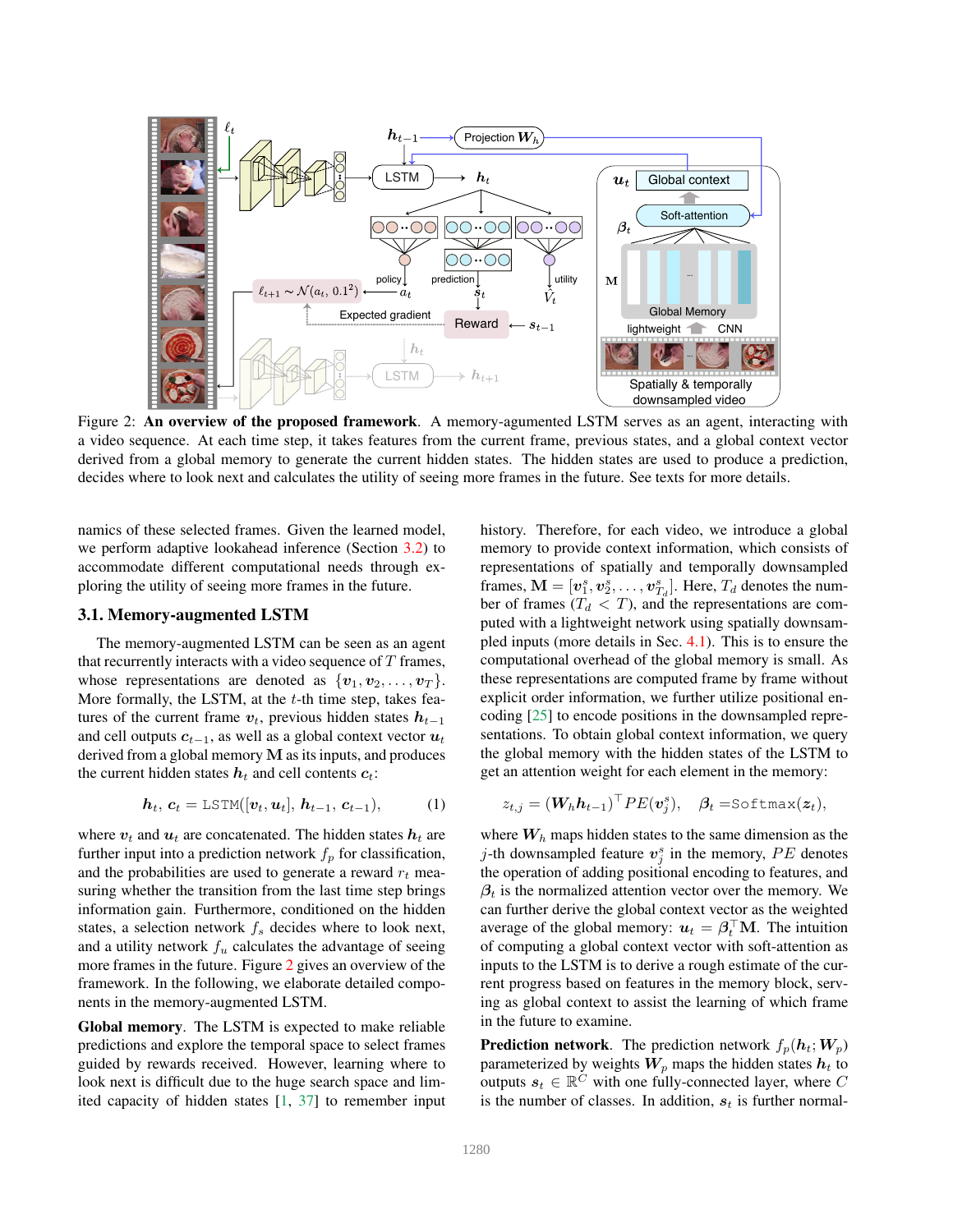ized with Softmax to produce probability scores for each class. The network is trained with cross-entropy loss using predictions from the last time step  $T_e$ :

$$
\mathcal{L}_{cls}(\boldsymbol{W}_p) = -\sum_{c=1}^{C} \boldsymbol{y}^c \, \log(\boldsymbol{s}_{T_e}^c), \tag{2}
$$

where y is a one-hot vector encoding the label of the corresponding sample. In addition, we constrain  $T_e \ll T$ , since we wish to use as few frames as possible.

**Reward function.** Given the classification scores  $s_t$  of the t-th time step, a reward is given to evaluate whether the transition from the previous time step is useful—observing one more frame is expected to produce more accurate predictions. Inspired by [12], we introduce a reward function that forces the classifier to be more confident when seeing additional frames, taking the following form (when  $t > 1$ ):

$$
r_t = \max\{0, \, m_t - \max_{t' \in [0, t-1]} m_{t'}\}.
$$
 (3)

Here,  $m_t = s_t^{gt} - \max\{s_t^{c'}\}$  $t_i^{c'} | c' \neq gt$  is the margin between the probability of the ground-truth class (indexed by  $qt$ ) and the largest probabilities from other classes, pushing the score of the ground-truth class to be higher than other classes by a margin. And the reward function in Eqn. 3 encourages the current margin to be larger than historical ones to receive a positive reward, which demands that the confidence of the classifier increases when seeing more frames. Such a constraint acts as a proxy to measure if the transition from the last time step brings additional information for recognizing target classes, as there is no supervision providing feedback about whether a single frame is informative.

**Selection network.** The selection network  $f_s$  defines a policy with a Gaussian distribution using fixed variance, to decide which frame to observe next, using hidden states  $h_t$  that contain information of current inputs and historical context. In particular, the network, parameterized by  $W_s$ , transforms the hidden states to a 1-dimensional output  $f_s(\boldsymbol{h}_t;\boldsymbol{W}_s)=a_t=\text{sigmoid}(\boldsymbol{W}_s^\top \boldsymbol{h}_t),$  as the mean of the location policy. Following [14], during training, we sample from the policy  $\ell_{t+1} \sim \pi(\cdot | \mathbf{h}_t) = \mathcal{N}(a_t, 0.1^2)$ , and at testing time, we directly use the output as the location. We also clamp  $\ell_{t+1}$  to be in the interval of [0, 1], so that it can be further transfered to a frame index multiplying by the total number of frames. It is worth noting that at the current time step, the policy searches through the entire time horizon and there is no constraint; it can not only jump forward to seek future informative frames but also go back to re-examine past information. We train the selection network to maximize the expected future reward:

$$
J_{sel}(\boldsymbol{W}_s) = \mathbb{E}_{\ell_t \sim \pi(\cdot|\boldsymbol{h}_t; \boldsymbol{W}_s)} \left[ \sum_{t=0}^{T_e} r_t \right]. \tag{4}
$$

Utility network. The utility network, parameterized by  $W_u$ , produces an output  $f_u(h_t; W_u) = \hat{V}_t = W_u^{\top} h_t$  using one fully-connected layer. It serves as a critic to provide an approximation of expected future rewards from the current state, which is also known as the value function [21]:

$$
V_t = \mathbb{E}_{\substack{\mathbf{h}_{t+1:T_e}, \\ a_{t:T_e}}} \left[ \sum_{i=0}^{T_e - t} \gamma^i r_{t+i} \right],
$$
 (5)

where  $\gamma$  is the discount factor fixed to 0.9. The intuition is to estimate the value function  $V_t$  derived from empirical rollouts with the network output  $\hat{V}_t$  to update policy parameters in the direction of performance improvement. More importantly, by estimating future returns, it provides the agent with the ability to look ahead, measuring the utility of subsequently observing more frames. The utility network is trained with the following regression loss:

$$
L_{util}(\boldsymbol{W}_u) = \frac{1}{2} ||\hat{V}_t - V_t||_2.
$$
 (6)

Optimization. Combining Eqn. 2, Eqn. 4 and Eqn. 6, the final objective function can be written as:

$$
\underset{\Theta}{\text{minimize}}\ \mathcal{L}_{cls} + \lambda \mathcal{L}_{utl} - \lambda J_{sel},
$$

where  $\lambda$  controls the trade off between classification and temporal exploration and Θ denotes all trainable parameters. Note that the first two terms are differentiable, and we can directly use back propagation with stochastic gradient descent to learn the optimal weights. Thus, we only discuss how to maximize the expected reward  $J_{\text{sel}}$  in Eqn. 4. Following [21], we derive the expected gradient of  $J_{sel}$  as:

$$
\nabla_{\Theta} J_{sel} = \mathbb{E} \left[ \sum_{t=0}^{T_e} (R_t - \hat{V}_t) \nabla_{\Theta} \log \pi_{\theta} (\cdot \mid \boldsymbol{h}_t) \right], \quad (7)
$$

where  $R_t$  denotes the expected future reward, and  $\hat{V}_t$  serves as a baseline function to reduce variance during training [21]. Eqn. 7 can be approximated with Monte-Carlo sampling using samples in a mini-batch, and further backpropagated downstream for training.

#### 3.2. Adaptive Lookahead Inference

While we optimize the memory-augmented LSTM for a fixed number of steps during training, we aim to achieve adaptive inference at testing time such that a small number of informative frames are selected conditioned on input videos without incurring any degradation in classification performance. Recall that the utility network is trained to predict expected future rewards, indicating the utility/advantage of seeing more frames in the future. Therefore, we explore the outputs of the utility network to determine whether to stop inference through looking ahead.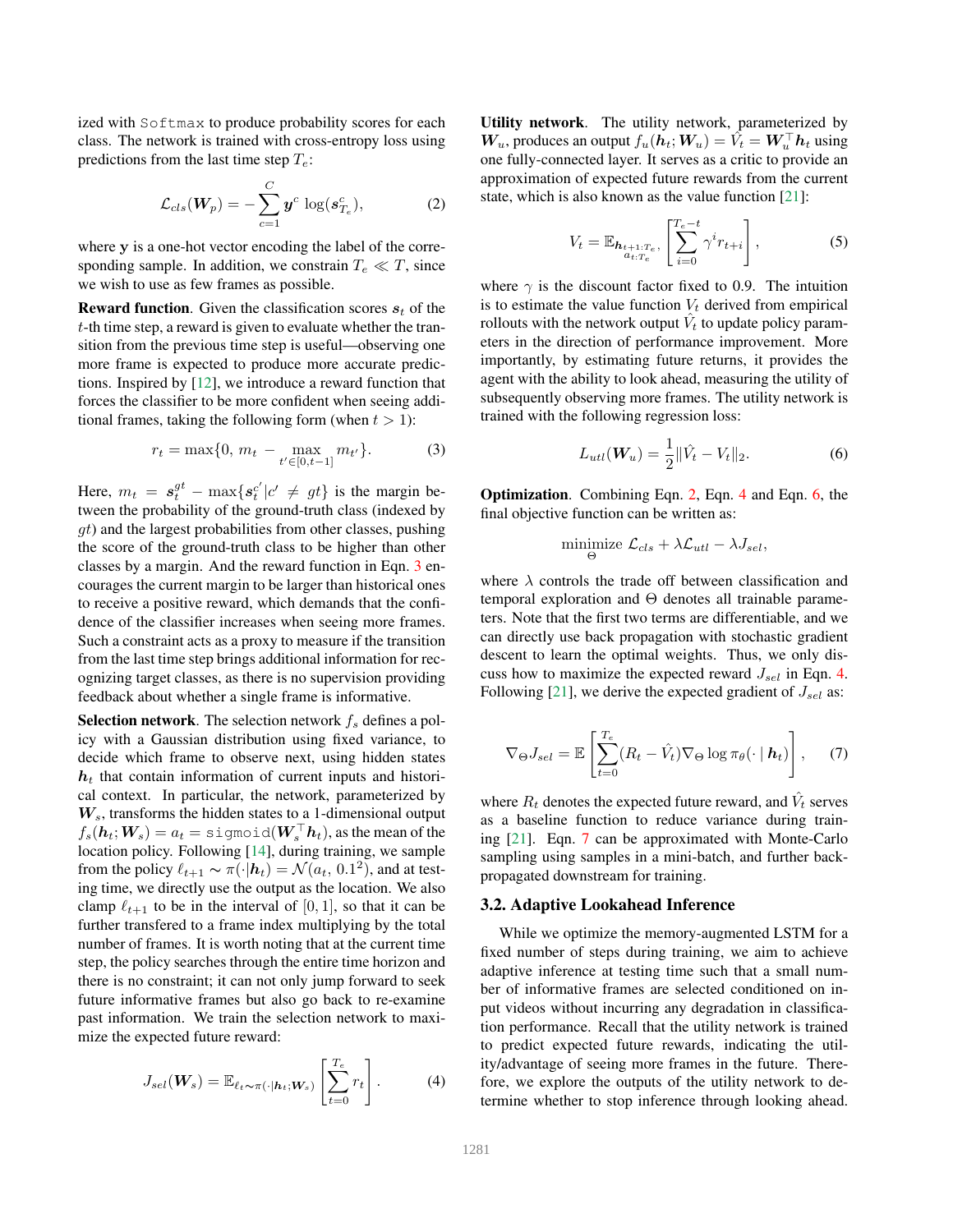A straightforward way is to calculate the utility  $\hat{V}_t$  at each time step, and exit the model once it is less than a threshold. However, it is difficult to find an optimal value that works well for all samples. Instead, we maintain a running max of utility  $\hat{V}^{max}$  over time for each sample, and at each time step, we compare the current utility  $V_t$  with the max value  $\hat{V}_{t}^{max}$ ; if  $\hat{V}_{t}^{max}$  is larger than  $\hat{V}_{t}$  by a margin  $\mu$  more than p times, predictions from the current time step will be used as the final score and inference will be stopped. Here,  $\mu$ controls the trade-off between computational cost and accuracy; a small  $\mu$  constrains the model to make early predictions once the predicted utility begins to decrease while a large  $\mu$  tolerates a drop in utility, allowing more considerations before classification. Further, we also introduce  $p$  as a patience metric, which permits the current utility to deviate from the max value for a few iterations. This is similar in spirit to reducing learning rates on plateaus, which instead of intermediately decays learning rate waits for a few more epochs when the loss does not further decrease.

Note that although the same threshold  $\mu$  is used for all samples, comparisons made to decide whether to stop or not is based on the utility distribution of each sample independently, which is softer than comparing  $\hat{V}_t$  with  $\mu$  directly. One can add another network to predict whether to stop inference using the hidden states as in [36, 3], however coupling the training of frame selection with learning a binary policy to stop makes optimization challenging, particularly with reinforcement learning, as will be shown in experiments. In contrast, we leverage the utility network to achieve adaptive lookahead inference.

# 4. Experiments

# 4.1. Experimental Setup

Datasets and evaluation metrics. We experiment with two challenging large-scale video datasets, Fudan-Columbia Video Datasets (FCVID) [11] and ACTIVITYNET [8], to evaluate the proposed approach. FCVID consists of 91, 223 videos from YouTube with an average duration of 167 seconds, manually annotated into 239 classes. These categories cover a wide range of topics, including scenes (*e.g*., "river"), objects (*e.g*., "dog"), activities (*e.g*., "fencing"), and complicated events (*e.g*., "making pizza"). The dataset is split evenly for training (45, 611 videos) and testing (45, 612 videos). ACTIVITYNET is an activity-focused large-scale video dataset, containing YouTube videos with an average duration of 117 seconds. Here we adopt the latest release (version 1.3), which consists of around 20K videos belonging to 200 classes. We use the official split with a training set of 10, 024 videos, a validation set of 4, 926 videos and a testing set of 5, 044 videos. Since the testing labels are not publicly available, we report performance on the validation set. We compute average precision (AP) for each class and use mean average precision (mAP) to measure the overall performance on both datasets. It is also worth noting that videos in both datasets are *untrimmed*, for which efficient recognition is extremely critical given the redundant nature of video frames.

Implementation details. We use a one-layer LSTM with 2, 048 and 1, 024 hidden units for FCVID and ACTIVI-TYNET respectively. To extract inputs for the LSTM, we decode videos at 1fps and compute features from the penultimate layer of a ResNet-101 model [7]. The ResNet model is pretrained on ImageNet with a top-1 accuracy of 77.4% and further finetuned on target datasets. To generate the global memory that provides context information, we compute features using spatially and temporally downsampled video frames with a lightweight CNN to reduce overhead. In particular, we lower the resolution of video frames to  $112 \times 112$ , and sample 16 frames uniformly. We use a pretrained MobileNetv2 [18] as the lightweight CNN, which achieves a top-1 accuracy of 52.3% on ImageNet with downsampled inputs. We adopt PyTorch for implementation and leverage SGD for optimization with a momentum of 0.9, a weight decay of  $1e - 4$  and a  $\lambda$  of 1. We train the network for 100 epochs with a batch size of 128 and 64 for FCVID and ACTIVITYNET, respectively. The initial learning rate is set to  $1e - 3$  and decayed by a factor of 10 every 40 epochs. For the patience  $p$  during inference, it is set to 2 when  $\mu$  < 0.7, and  $K/2 + 1$  when  $\mu = 0.7$ , where K is number of time steps the model is trained for.

# 4.2. Main Results

Effectiveness of learned frame usage. We first optimize AdaFrame with  $K$  steps during training and then at testing time we perform adaptive lookahead inference with  $\mu = 0.7$ , allowing each video to see K' frames on average while maintaining the same accuracy as viewing all  $K$ frames. We compare AdaFrame with the following alternative methods to produce final predictions during testing: (1) AVGPOOLING, which simply computes a prediction for each sampled frame and then performs a mean pooling over frames as the video-level classification score; (2) LSTM, which generates predictions using hidden states from the last time step of an LSTM. We also experiment with different number of frames  $(K + \Delta)$  used as inputs for AVG-POOLING and LSTM, which are sampled either uniformly (U) or randomly  $(R)$ . Here, we use K for AdaFrame while  $K + \Delta$  for other methods to offset the additional computation cost incurred, which will be discussed later. Table 1 presents the results. We observe AdaFrame achieves better results than AVGPOOLING and LSTM whiling using fewer frames under all settings on both datasets. In particular, AdaFrame achieves an mAP of 78.6%, and 69.5% using an average of 4.92 and 3.8 frames on FCVID and AC-TIVITYNET respectively. These results, requiring 3.08 and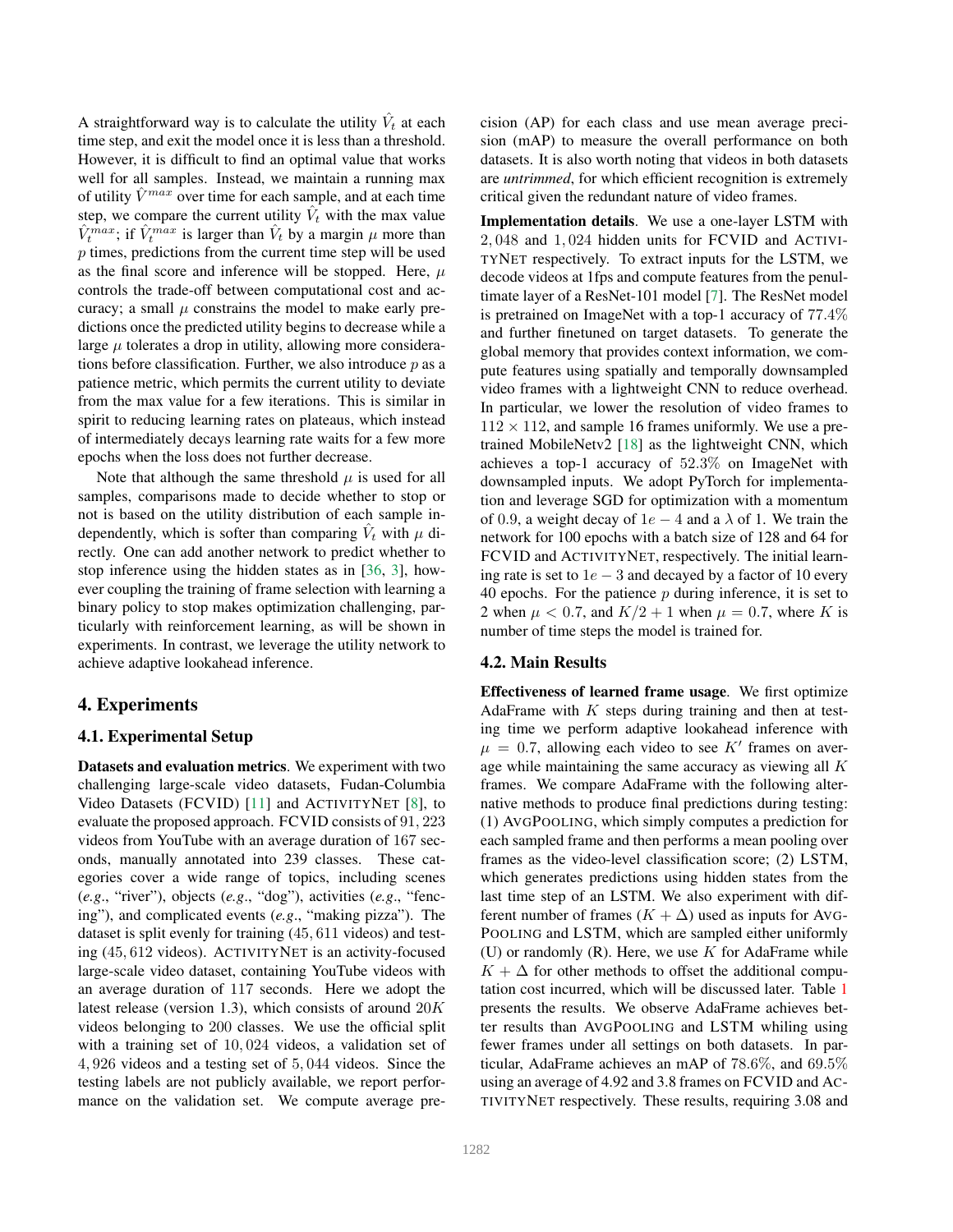|             | <b>FCVID</b>                 |      |                              |      |                               | <b>ACTIVITYNET</b> |      |      |                             |                 |                              |      |                               |      |
|-------------|------------------------------|------|------------------------------|------|-------------------------------|--------------------|------|------|-----------------------------|-----------------|------------------------------|------|-------------------------------|------|
| Method      | R8                           | U8   | R <sub>10</sub>              | U10  | R25                           | U25                | All  | R8   | U8                          | R <sub>10</sub> | U10                          | R25  | U25                           | All  |
| AvgPooling  | 78.3                         | 78.4 | 79.0                         | 78.9 | 79.7                          | 80.0               | 80.2 | 67.5 | 67.8                        | 68.9            | 68.6                         | 69.8 | 70.0                          | 70.2 |
| <b>LSTM</b> | 77.8                         | 77.9 | 78.7                         | 78.1 | 78.0                          | 79.8               | 80.0 | 68.7 | 68.8                        | 69.8            | 70.4                         | 69.9 | 70.8                          | 71.0 |
| AdaFrame    | 78.6<br>$5 \rightarrow 4.92$ |      | 79.2<br>$8 \rightarrow 6.15$ |      | 80.2<br>$10 \rightarrow 8.21$ |                    |      |      | 69.5<br>$5 \rightarrow 3.8$ |                 | 70.4<br>$8 \rightarrow 5.82$ |      | 71.5<br>$10 \rightarrow 8.65$ |      |

Table 1: Performance of different frame selection strategies on FCVID and ACTIVITYNET. R and U denote random and uniform sampling, respectively. We use  $K \to K'$  to denote the frame usage for AdaFrame, which uses K frames during training and  $K'$  frames on average when performing adaptive inference. See texts for more details.

4.2 fewer frames, are better than AVGPOOLING and LSTM with 8 frames and comparable with their results with 10 frames. It is also promising to see that AdaFrame can match the performance of using all frames with only 8.21 and 8.65 frames on FCVID and ACTIVITYNET. This verifies that AdaFrame can indeed learn to derive frame selection policies while maintaining the same accuracies.

In addition, the performance of random sampling and uniform sampling for AVGPOOLING and LSTM are similar and LSTM is worse than AVGPOOLING on FCVID, possibly due to the diverse set of categories incur significant intra-class variations. Note that although AVGPOOLING is simple and straightforward, it is a very strong baseline and has been widely adopted during testing for almost all CNNbased approaches due to its strong performance.

Computational savings with adaptive inference. We now discuss computational savings of AdaFrame with adaptive inference and compare with state-of-the-art-methods. We use average GFLOPs, a hardware independent metric, to measure the computation needed to classify all the videos in the testing set. We train AdaFrame with fixed  $K$  time steps to obtain different models, denoted as AdaFrame-K to accommodate different computational requirements during testing; and for each model we vary  $\mu$  such that adaptive inference can be achieved within the same model.

In addition to selecting frames based on heuristics, we also compare AdaFrame with FrameGlimpse [36] and Fast-Forward [3]. FrameGlimpse is developed for action detection with a location network to select frames and a stop network to decide whether to stop; ground-truth boundaries of actions are used as feedback to estimate the quality of selected frames. For classification, there is no such ground-truth and thus we preserve the architecture of FrameGlimpse but use our reward function. FastForward [3] samples from a predefined action set, determining how many steps to go forward. It also consists of a stop branch to decide whether to stop. In addition, we also attach the global memory to these frameworks for fair comparisons, denoted as FrameGlimpse-G and FastForward-G, respectively. Figure 3 presents the results. For AVGPOOL-ING and LSTM, accuracies gradually increase when more



Figure 3: Mean average precision *vs*. computational cost. Comparisons of AdaFrame with FrameGlimpse [36], Fast-Forward [3], and alternative frame selection methods based on heuristics.

computation (frames) is used and then become saturated. Note that the computational cost for video classification grows linearly with the number of frames used, as the most expensive operation is extracting features with CNNs. For ResNet-101 it needs 7.82 GFLOPs to compute features and for AdaFrame, it takes an extra 1.32 GFLOPs due to the computation in global memory. Therefore, we expect more savings from AdaFrame when more frames are used.

Compared with AVGPOOLING and LSTM using 25 frames, AdaFrame-10 achieves better results while requiring 58.9% and 63.3% less computation on average on FCVID (80.2 *vs*. ∼195 GFLOPs <sup>2</sup> ) and ACTIVITYNET (71.5 *vs*. ∼195 GFLOPs), respectively. Similar trends can also be found for AdaFrame-5 and AdaFrame-3 on both datasets. While the computational saving of AdaFrame over AVGPOOLING and LSTM reduces when fewer frames are used, accuracies of AdaFrame are still clearly better, *i.e*., 66.1% *vs*. 64.2% on FCVID, and 56.3% *vs*. 53.0% on ACTIVITYNET. Further, AdaFrame also outperforms FrameGlimpse [36] and FastForward [3] that aim to learn frame usage by clear margins, demonstrating that coupling the training of frame selection and learning to stop with reinforcement learning on large-scale datasets without suffi-

<sup>2</sup>195.5 GFLOPS for AVGPOOLING and 195.8 GFLOPs for LSTM.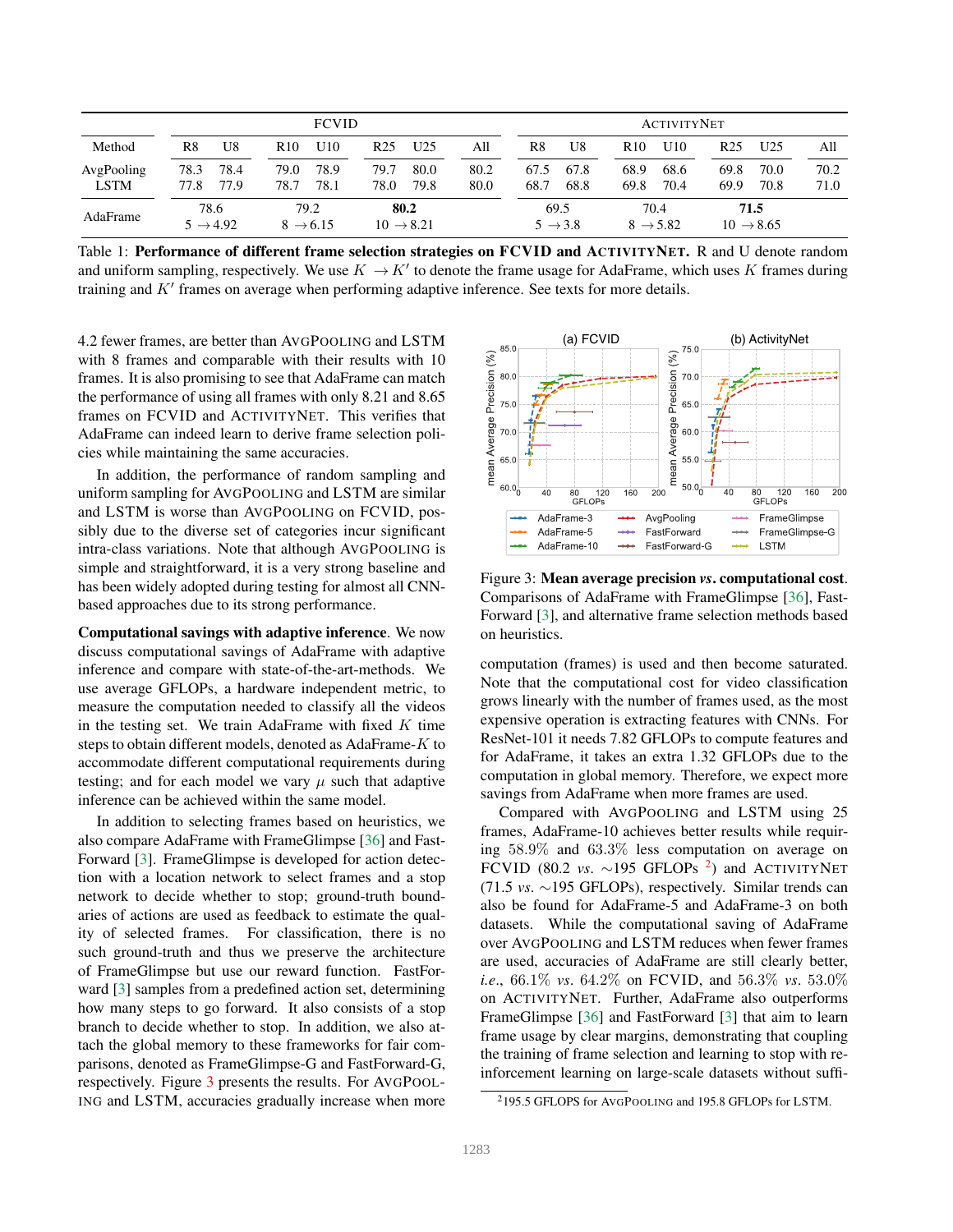

Figure 4: Dataflow through AdaFrame over time. Each circle represents, by size, the percentage of samples that are classified at the corresponding time step.

cient background videos is difficult. In addition, the use of a global memory, providing context information improves accuracies of the original model in both frameworks.

We can also see that changing the threshold  $\mu$  within the same model can also adjust computation needed; the performance and average frame usage declines simultaneously as the threshold becomes smaller, forcing the model to make predictions as early as possible. But the resulting policies with different thresholds still outperform alternative counterparts in both accuracy and computation required.

Comparing across different models of AdaFrame, we observe that the best model of AdaFrame trained with a smaller K achieves better or comparable results over AdaFrame optimized with a large  $K$  using a smaller threshold. For example, AdaFrame-3 with  $\mu = 0.7$  achieves an mAP of 76.5% using 25.1 GFLOPs on FCVID, which is better than AdaFrame-5 with  $\mu = 0.5$  that produces an mAP of 76.6% with 31.6 GFLOPs on average. This possibly results from the discrepancies between training and testing during training a large  $K$  allows the model to "ponder" before emitting predictions. While computation can be adjusted with varying thresholds at test time, AdaFrame-10 is not fully optimized for classification with extremely limited information as is AdaFrame-3. This highlights the need to use different models based on computational requirements.

Analyses of learned policies. To gain a better understanding of what is learned in AdaFrame, we take the trained AdaFrame-10 model and vary the threshold to accommodate different computational needs. And we visualize in Figure 4, at each time step, how many samples are classified, and the prediction accuracies of these samples. We can see high prediction accuracies tend to appear in early time steps, pushing difficult decisions that require more scrutiny downstream. And more samples emit predictions at later time steps when computational budget increases (larger  $\mu$ ).

We further investigate whether computations vary for



Figure 5: Learned inference policies for different classes over time. Each square, by density, indicates the fraction of samples that are classified at the corresponding time step from a certain class in FCVID.

different categories. To this end, we show the fraction of samples from a subset of classes in FCVID that are classified at each time step in Figure 5. We observe that, for simple classes like objects (*e.g*., "gorilla" and "elephants") and scenes ("Eiffel tower" and "cathedral exterior"), AdaFrame makes predictions for most of the samples in the first three steps; while for some complicated DIY categories (*e.g*., "making ice cream" and "making egg tarts"), it tends to classify in the middle of the entire time horizon. In addition, AdaFrame takes additional time steps to differentiate very confusing classes like "dining at restaurant" and "dining at home". Figure 6 further illustrates samples using different numbers of frames for inference. We can see that frame usage varies not only across different classes but also within the same category (see the top two rows of Figure 6) due to large intra-class variations. For example, for the "making cookies" category, it takes AdaFrame four steps to make correct predictions when the video contains severe camera motions and cluttered backgrounds.

In addition, we also examine where the model jumps at each step; for AdaFrame-10 with  $\mu = 0.7$ , we found that it goes backward at least once for 42.8% of videos on FCVID to re-examine past information instead of always going forward, confirming the flexibility AdaFrame enjoys when searching over time.

#### 4.3. Discussions

In this section, we conduct a set of experiments to justify our design choices of AdaFrame.

Global memory. We perform an ablation study to see how many frames are needed in the global memory. Table 2 presents the results. The use of a global memory module improves the non-memory model with clear margins. In addition, we observe using 16 frames offers the best trade-off between computational overheads and accuracies.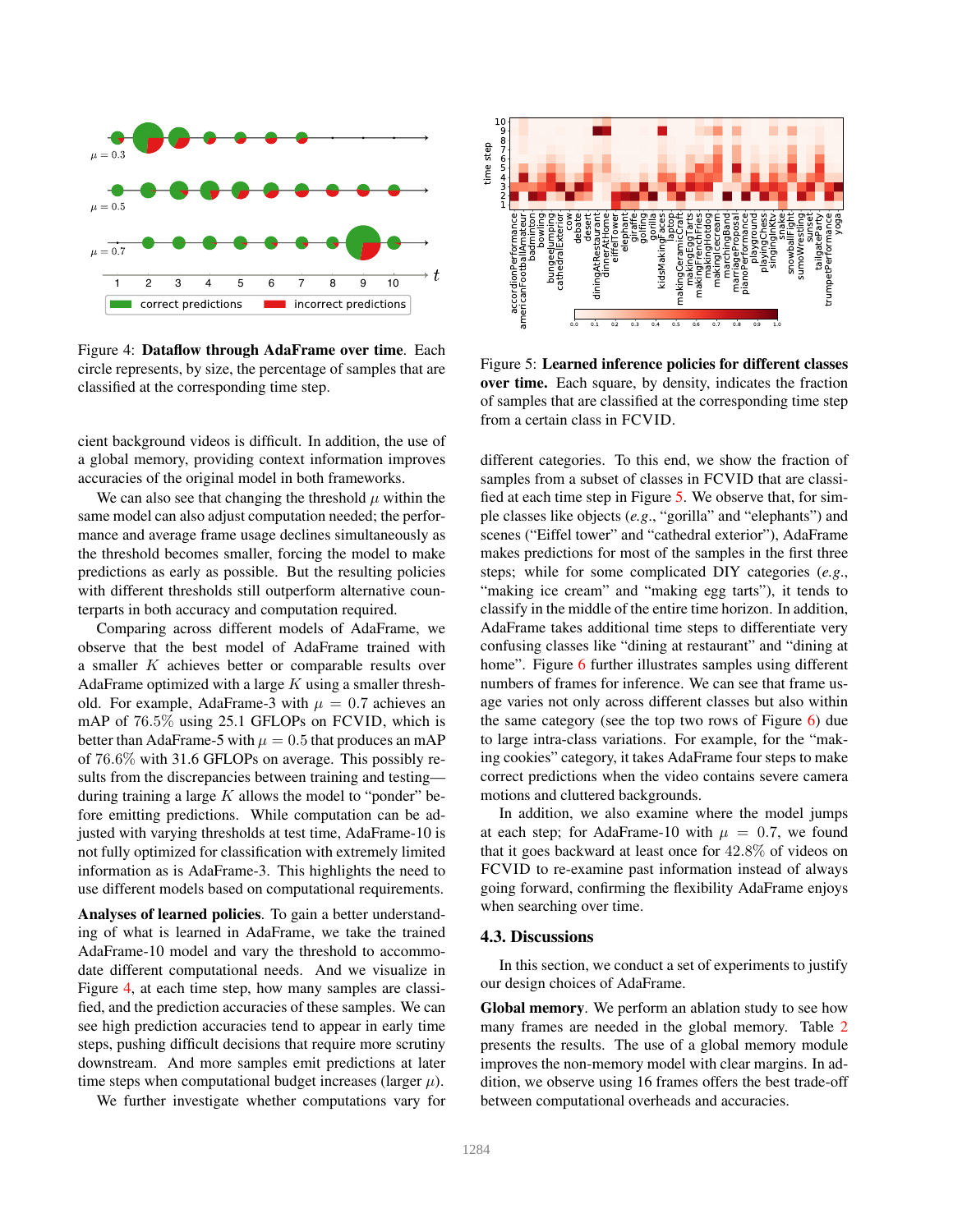

MarriageProposal Very Hard: 8 frames

Figure 6: Validation videos from FCVID using different number of frames for inference. Frame usage differs not only among different categories but also within the same class (*e.g*., "making cookies" and "hiking").

|          | Global Memory |      | Inference      |  |  |  |
|----------|---------------|------|----------------|--|--|--|
| # Frames | Overhead      |      | $mAP$ # Frames |  |  |  |
|          |               | 77.9 | 8.40           |  |  |  |
| 12       | 0.98          | 79.2 | 8.53           |  |  |  |
| 32       | 2.61          | 80.2 | 8.24           |  |  |  |
|          | 132           | 80.2 | 8.21           |  |  |  |

Table 2: Results of using different global memories on FCVID. Different number of frames are used to generate different global memories. The overhead is measured for each frame compared to a standard ResNet-101.

| Reward function                                   | mAP          | # Frames     |
|---------------------------------------------------|--------------|--------------|
| PREDICTION REWARD<br>PREDICTION TRANSITION REWARD | 78.7<br>78.9 | 8.34<br>8.31 |
| Ours                                              | 80 2         | 8 21         |

Table 3: Comparisons of different reward functions on FCVID. Frames used on average and the resulting mAP.

Reward function. Our reward function forces the model to increase its confidence when seeing more frames, to measure the transition from the last time step. We further compare with two reward functions: (1) PREDIC-TION REWARD, that uses the prediction confidence of the ground-truth class  $p_t^{gt}$  as reward; (2) PREDICTION TRANSI-TION REWARD, that uses  $p_t^{gt} - p_{t-1}^{gt}$  as reward. The results are summarized in Table 3. We can see that our reward function and PREDICTION TRANSITION REWARD, both modeling prediction differences over time, outperform PREDIC-TION REWARD that is simply based on predictions from the current step. This verifies that forcing the model to increase its confidence when viewing more frames can provide feedback about the quality of selected frames. Our result is also better than PREDICTION TRANSITION REWARD by further introducing a margin between predictions from the groundtruth class and other classes.

Stop criterion. In our framework, we use the predicted utility, measuring future rewards of seeing more frames, to decide whether to continue inference or not. An alternative is to simply rely on the entropy of predictions, as a proxy to measure the confidence of classifiers. We also experimented with entropy to stop inference, however we found that it cannot enable adaptive inference based on different thresholds. We observed that predictions over time are not as smooth as predicted utilities, *i.e*., high entropies in early steps and extremely low entropies in the last few steps. In contrast, utilities are computed to measure future rewards, explicitly considering future information from the very first step, which leads to smooth transitions over time.

# 5. Conclusion

In this paper, we presented AdaFrame, an approach that derives an effective frame usage policy so as to use a small number of frames on a per-video basis with an aim to reduce the overall computational cost. It contains an LSTM network augmented with a global memory to inject global context information. AdaFrame is trained with policy gradient methods to predict which frame to use and calculate future utilities. During testing, we leverage the predicted utility for adaptive inference. Extensive results provide strong qualitative and quantitative evidence that AdaFrame can derive strong frame usage policies based on inputs.

Acknowledgment ZW and LSD are supported by the Intelligence Advanced Research Projects Activity (IARPA) via Department of Interior/Interior Business Center (DOI/IBC) contract number D17PC00345. The U.S. Government is authorized to reproduce and distribute reprints for Governmental purposes not withstanding any copyright annotation thereon. Disclaimer: The views and conclusions contained herein are those of the authors and should not be interpreted as necessarily representing the official policies or endorsements, either expressed or implied of IARPA, DOI/IBC or the U.S. Government.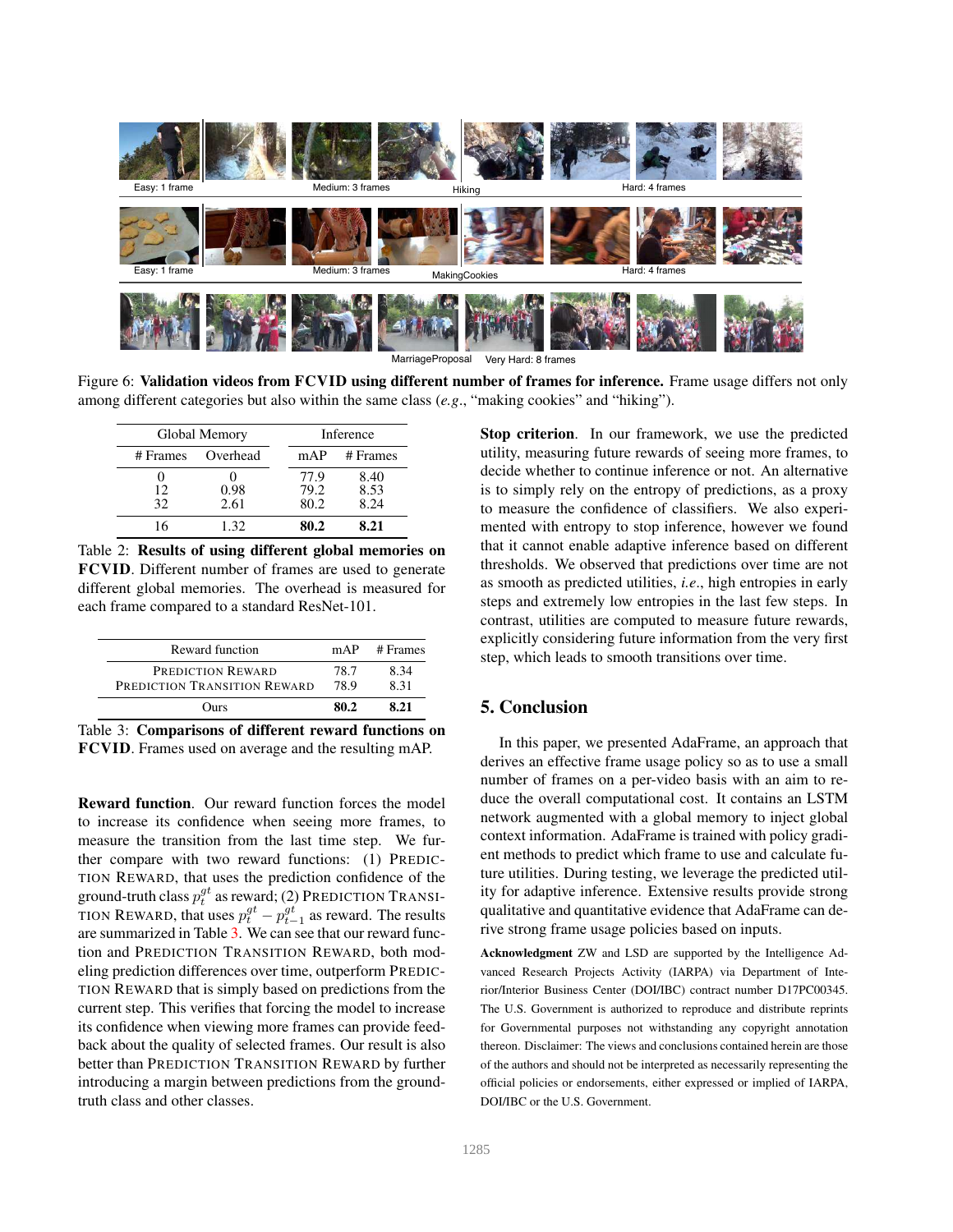### References

- [1] Jasmine Collins, Jascha Sohl-Dickstein, and David Sussillo. Capacity and trainability in recurrent neural networks. In *ICLR*, 2017. 3
- [2] Marc Peter Deisenroth, Gerhard Neumann, Jan Peters, et al. A survey on policy search for robotics. *Foundations and Trends*  $(R)$  *in Robotics*, 2013. 2
- [3] Hehe Fan, Zhongwen Xu, Linchao Zhu, Chenggang Yan, Jianjun Ge, and Yi Yang. Watching a small portion could be as good as watching all: Towards efficient video classification. In *IJCAI*, 2018. 2, 5, 6
- [4] Michael Figurnov, Maxwell D Collins, Yukun Zhu, Li Zhang, Jonathan Huang, Dmitry Vetrov, and Ruslan Salakhutdinov. Spatially adaptive computation time for residual networks. In *CVPR*, 2017. 2
- [5] Mingfei Gao, Ruichi Yu, Ang Li, Vlad I Morariu, and Larry S Davis. Dynamic zoom-in network for fast object detection in large images. In *CVPR*, 2018. 2
- [6] Alex Graves. Adaptive computation time for recurrent neural networks. *arXiv preprint arXiv:1603.08983*, 2016. 2
- [7] Kaiming He, Xiangyu Zhang, Shaoqing Ren, and Jian Sun. Deep residual learning for image recognition. In *CVPR*, 2016. 1, 5
- [8] Fabian Caba Heilbron, Victor Escorcia, Bernard Ghanem, and Juan Carlos Niebles. Activitynet: A large-scale video benchmark for human activity understanding. In *CVPR*, 2015. 2, 5
- [9] Gao Huang, Danlu Chen, Tianhong Li, Felix Wu, Laurens van der Maaten, and Kilian Q Weinberger. Multiscale dense convolutional networks for efficient prediction. In *ICLR*, 2018. 2
- [10] Y.-G. Jiang, Q. Dai, T. Mei, Y. Rui, and S.-F. Chang. Super fast event recognition in internet videos. *IEEE TMM*, 2015. 2
- [11] Y.-G. Jiang, Z. Wu, J. Wang, X. Xue, and S.-F. Chang. Exploiting feature and class relationships in video categorization with regularized deep neural networks. *IEEE TPAMI*, 2018. 2, 5
- [12] Shugao Ma, Leonid Sigal, and Stan Sclaroff. Learning activity progression in lstms for activity detection and early detection. In *CVPR*, 2016. 4
- [13] Mason McGill and Pietro Perona. Deciding how to decide: Dynamic routing in artificial neural networks. In *ICML*, 2017. 2
- [14] Volodymyr Mnih, Nicolas Heess, Alex Graves, et al. Recurrent models of visual attention. In *NIPS*, 2014. 4
- [15] Mahyar Najibi, Bharat Singh, and Larry S Davis. Autofocus: Efficient multi-scale inference. *arXiv preprint arXiv:1812.01600*, 2018. 2
- [16] Joe Yue-Hei Ng, Matthew Hausknecht, Sudheendra Vijayanarasimhan, Oriol Vinyals, Rajat Monga, and George Toderici. Beyond short snippets: Deep networks for video classification. In *CVPR*, 2015. 1
- [17] Bowen Pan, Wuwei Lin, Xiaolin Fang, Chaoqin Huang, Bolei Zhou, and Cewu Lu. Recurrent residual module for fast inference in videos. In *CVPR*, 2018. 2
- [18] Mark Sandler, Andrew Howard, Menglong Zhu, Andrey Zhmoginov, and Liang-Chieh Chen. Mobilenetv2: Inverted residuals and linear bottlenecks. In *CVPR*, 2018. 5
- [19] Karen Simonyan and Andrew Zisserman. Twostream convolutional networks for action recognition in videos. In *NIPS*, 2014. 1, 2
- [20] Yu-Chuan Su and Kristen Grauman. Leaving some stones unturned: dynamic feature prioritization for activity detection in streaming video. In *ECCV*, 2016. 2
- [21] Richard S Sutton and Andrew G Barto. *Reinforcement learning: An introduction*. MIT press Cambridge, 1998. 4
- [22] Christian Szegedy, Sergey Ioffe, Vincent Vanhoucke, and Alexander A Alemi. Inception-v4, inceptionresnet and the impact of residual connections on learning. In *AAAI*, 2017. 1
- [23] Surat Teerapittayanon, Bradley McDanel, and HT Kung. Branchynet: Fast inference via early exiting from deep neural networks. In *ICPR*, 2016. 2
- [24] Du Tran, Lubomir D Bourdev, Rob Fergus, Lorenzo Torresani, and Manohar Paluri. C3d: Generic features for video analysis. In *ICCV*, 2015. 1, 2
- [25] Ashish Vaswani, Noam Shazeer, Niki Parmar, Jakob Uszkoreit, Llion Jones, Aidan N Gomez, Łukasz Kaiser, and Illia Polosukhin. Attention is all you need. In *NIPS*, 2017. 3
- [26] Andreas Veit and Serge Belongie. Convolutional networks with adaptive inference graphs. In *ECCV*, 2018.  $\mathcal{D}_{\mathcal{L}}$
- [27] Paul Viola and Michael J Jones. Robust real-time face detection. *IJCV*, 2004. 2
- [28] Limin Wang, Yuanjun Xiong, Zhe Wang, Yu Qiao, Dahua Lin, Xiaoou Tang, and Luc Van Gool. Temporal segment networks: Towards good practices for deep action recognition. In *ECCV*, 2016. 1, 2
- [29] Xiaolong Wang, Ross Girshick, Abhinav Gupta, and Kaiming He. Non-local neural networks, 2018. 1, 2
- [30] Xin Wang, Fisher Yu, Zi-Yi Dou, and Joseph E Gonzalez. Skipnet: Learning dynamic routing in convolutional networks. In *ECCV*, 2018. 2